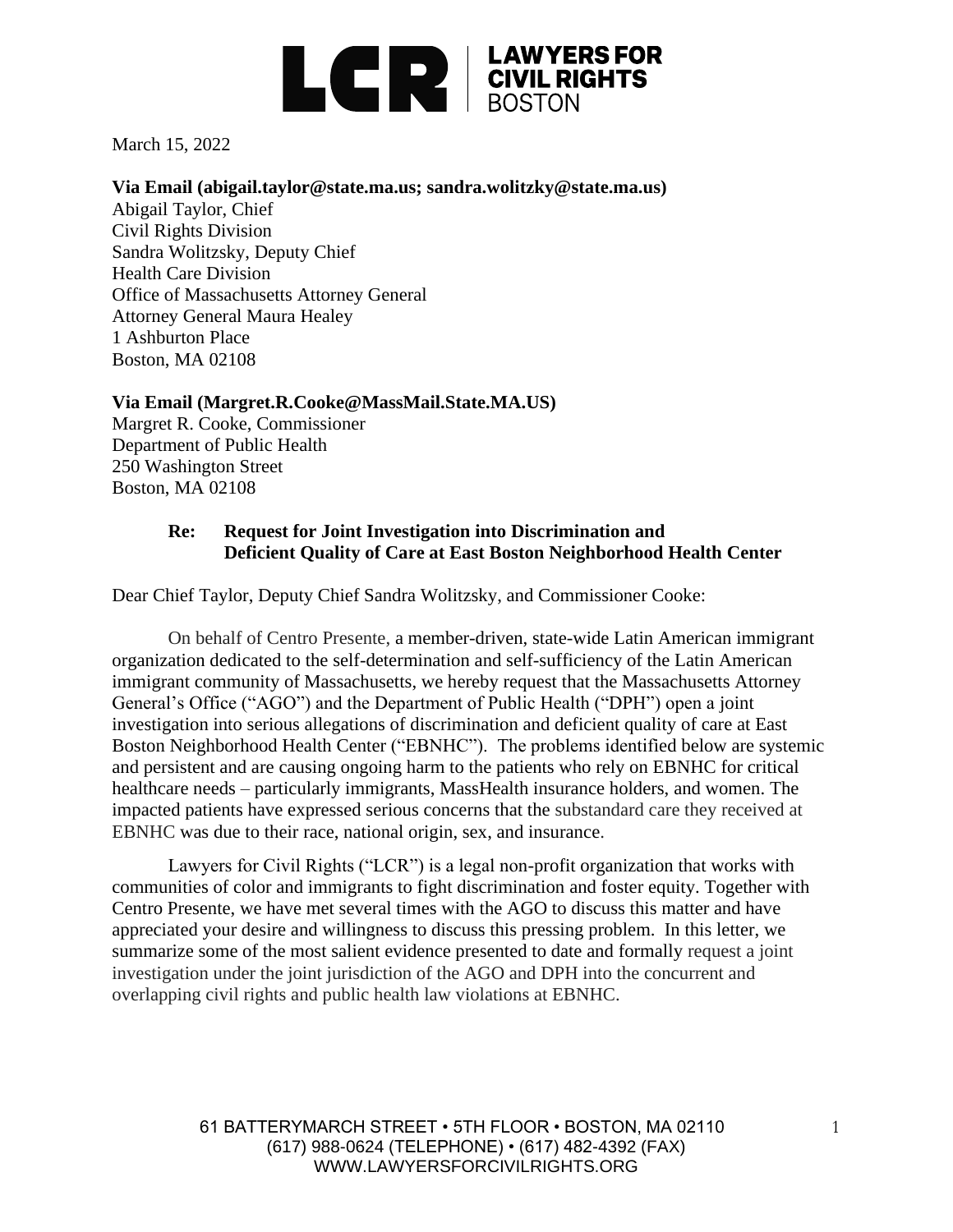

# **I. Background of Complaints Made Against EBNHC**

EBNHC is the largest community health center in Massachusetts and one of the largest in the nation. It serves East Boston, Chelsea, Revere, Winthrop, Everett, and the South End.<sup>1</sup> It provides primary care services as well as specialty care, serving as a critical point of healthcare access for many in Boston's immigrant communities.

As Attorney General Healey has recently highlighted in a comprehensive report on equity in healthcare, community health centers play a crucial role in efforts to reduce racial and ethnic healthcare disparities in Massachusetts.<sup>2</sup> Those disparities are, unfortunately, enormous and wide-ranging. As the AGO's recent report summarizes in stark terms: Massachusetts "residents of color are less healthy and die younger than white residents."<sup>3</sup> For practically every type of condition, including heart failure, stroke hospitalization, and diabetes-related death, Massachusetts residents of color suffer at significantly higher rates than do their white counterparts.<sup>4</sup> As the primary healthcare providers in many of Massachusetts' communities of color, community health clinics are crucial to combatting these alarming racial and ethnic health care disparities.

Unfortunately, EBNHC is failing to meet this critical role. As Centro Presente and its members have documented, and as summarized below, there is evidence that many patients who rely on EBNHC for their healthcare are receiving substandard care. Reported problems range from inadequate communication and the failure to perform necessary tests or lab work, to misdiagnosis. In reported cases, the consequences of this substandard care appear dire: increased pain and suffering, worsened conditions, and even death – precisely the outcomes that underlie the healthcare disparities that the Attorney General and public health officials have rightfully decried.

# **II. EBNHC's Conduct Violates Civil Rights Laws**

The emerging patterns of misdiagnosis, lack of quality care, and denial of adequate services disproportionately affect several overlapping groups that are protected by law: immigrants, those who rely on MassHealth, and women. For these reasons, an investigation into EBNHC's conduct must be deliberately and intentionally conducted through the lens of Massachusetts' civil rights laws.

Centro Presente has shared a number of specific – and alarming – incidents with the AGO, and we have appreciated your willingness to schedule meetings with individual patients who have suffered trauma as a result of EBNHC's substandard care.

3 *Id.*

<sup>1</sup> *See* East Boston Neighborhood Health Center, *About Us*, https://www.ebnhc.org/en/about-us.html

<sup>2</sup> *See* Office of the Attorney General, "Building Towards Racial Justice and Equity in Health in Massachusetts: A Call To Action," *available at* [https://www.mass.gov/doc/building-toward-racial-justice-and-equity-in-health-a-call](https://www.mass.gov/doc/building-toward-racial-justice-and-equity-in-health-a-call-to-action/download)[to-action/download.](https://www.mass.gov/doc/building-toward-racial-justice-and-equity-in-health-a-call-to-action/download)

<sup>4</sup> *Id.*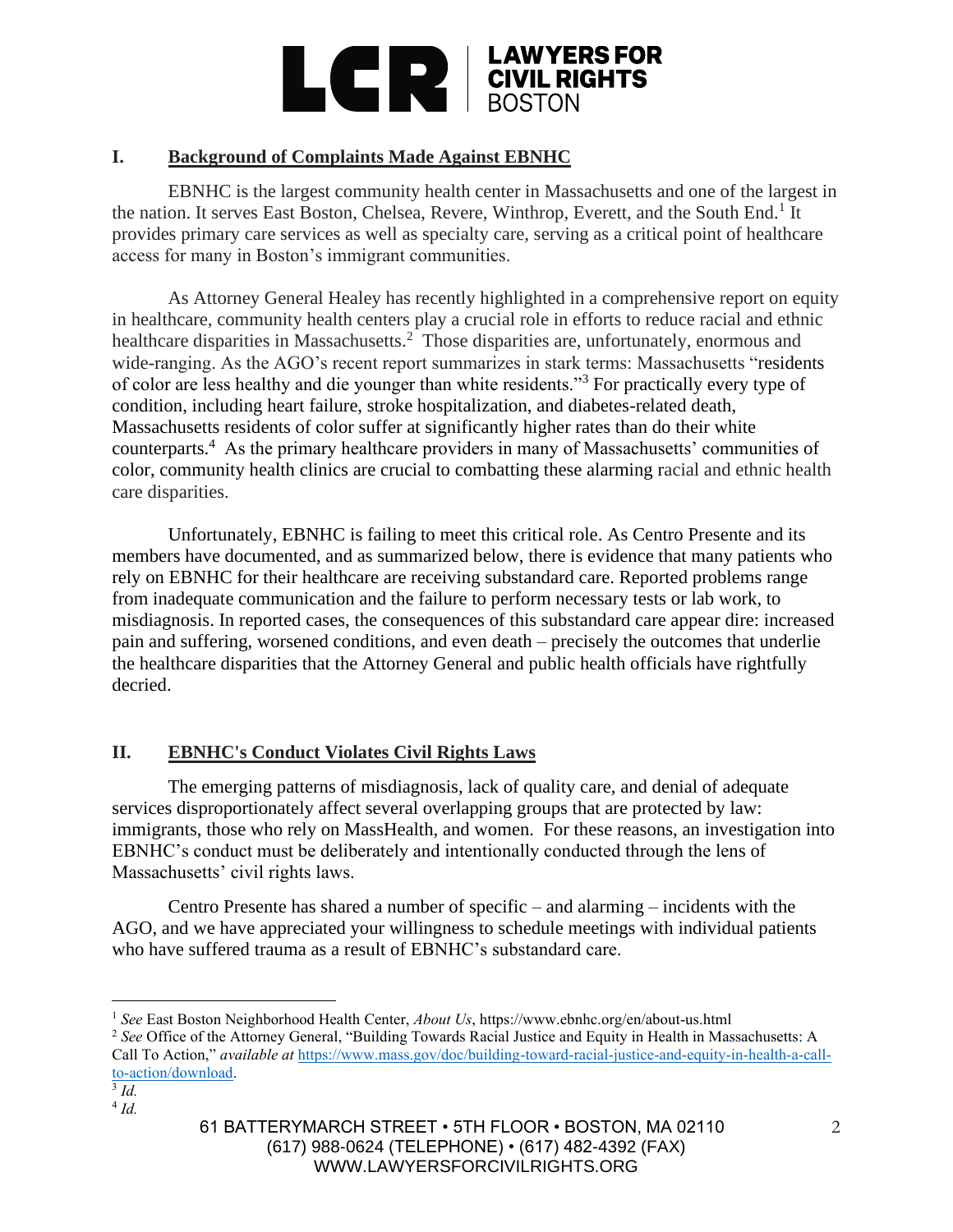

An Appendix to this letter compiles and summarizes nine reports, with details that are chilling and highly concerning. These narratives also reveal how the problems associated with EBNHC's care fall disproportionately on immigrants, MassHealth insurance holders, and women (with some individuals and families falling into multiple categories). For example:<sup>5</sup>

- Maria A., a Honduran immigrant woman on MassHealth, brought her infant child to EBNHC for medical care, only to be sent home. The following day, her baby's condition worsened, and she brought him back to EBNHC. This time, staff called for an ambulance to rush him to a hospital, but it was too late. Tragically, the baby died en route to the emergency room. *See* Appendix, Case 1.
- **Edith C.**, a Salvadoran immigrant woman took her two-year-old son to EBNHC in early September 2021 because she found a bump on his penis. The nurse examined the child, and they were sent home. Approximately a week later, the child's condition worsened. His penis was swollen and red, and had a bad odor, and he was experiencing extreme pain. The mother decided to take him to the emergency room at the Boston Medical Center (BMC), where he was examined by doctors, who found that he had an advanced infection caused by bacteria. He was prescribed antibiotics, ointments, and pain medicine. The doctors explained to her that the infection was advanced and should have been diagnosed and treated much earlier. *See* Appendix, Case 3.
- Chloe F., a woman of Salvadoran descent on MassHealth, went to EBNHC in November 2021 because she had chest pain, fatigue, and heart palpitations. An EKG was run, and a doctor deemed the results to be normal. The doctor told Chloe that she had an irritation in her lungs and prescribed ibuprofen. Chloe's symptoms worsened, so she sought treatment at BMC, where she was diagnosed with stage three lung cancer. *See* Appendix, Case 6.

EBNHC is a place of public accommodation, since it solicits the public, specifically patrons seeking healthcare. *See* M.G.L. c. 272 §§ 92A, 98. As such, it is prohibited from discriminating against patients on the basis of race, color, national origin, or sex. *Id.*<sup>6</sup> As the Supreme Judicial Court has held, Massachusetts' public accommodations statute is broadly remedial. *Currier v. Nat'l. Bd. of Medical Examiners*, 462 Mass. 1, 18 (2012). This means that the law's prohibition against discrimination reaches not just instances where individuals are excluded from entry into a physical structure, but where service is provided on an unequal basis. *Id.* at 19. Moreover, there is no requirement to show that the unequal treatment is intentional. Rather, liability can be established if unequal treatment falls disproportionately on a protected class. *Id.* at 20*.*

<sup>5</sup> Patient names have been anonymized in this letter. Full names and further detail about these incidents, as well as other incidents, can be made available to investigators on an as-needed basis through Centro Presente and undersigned counsel.

 $6$  Massachusetts' prohibition on discrimination in places of public accommodation, M.G.L.c. 272 § 98, is primarily enforced through the remedial scheme set forth in M.G.L. c. 151B.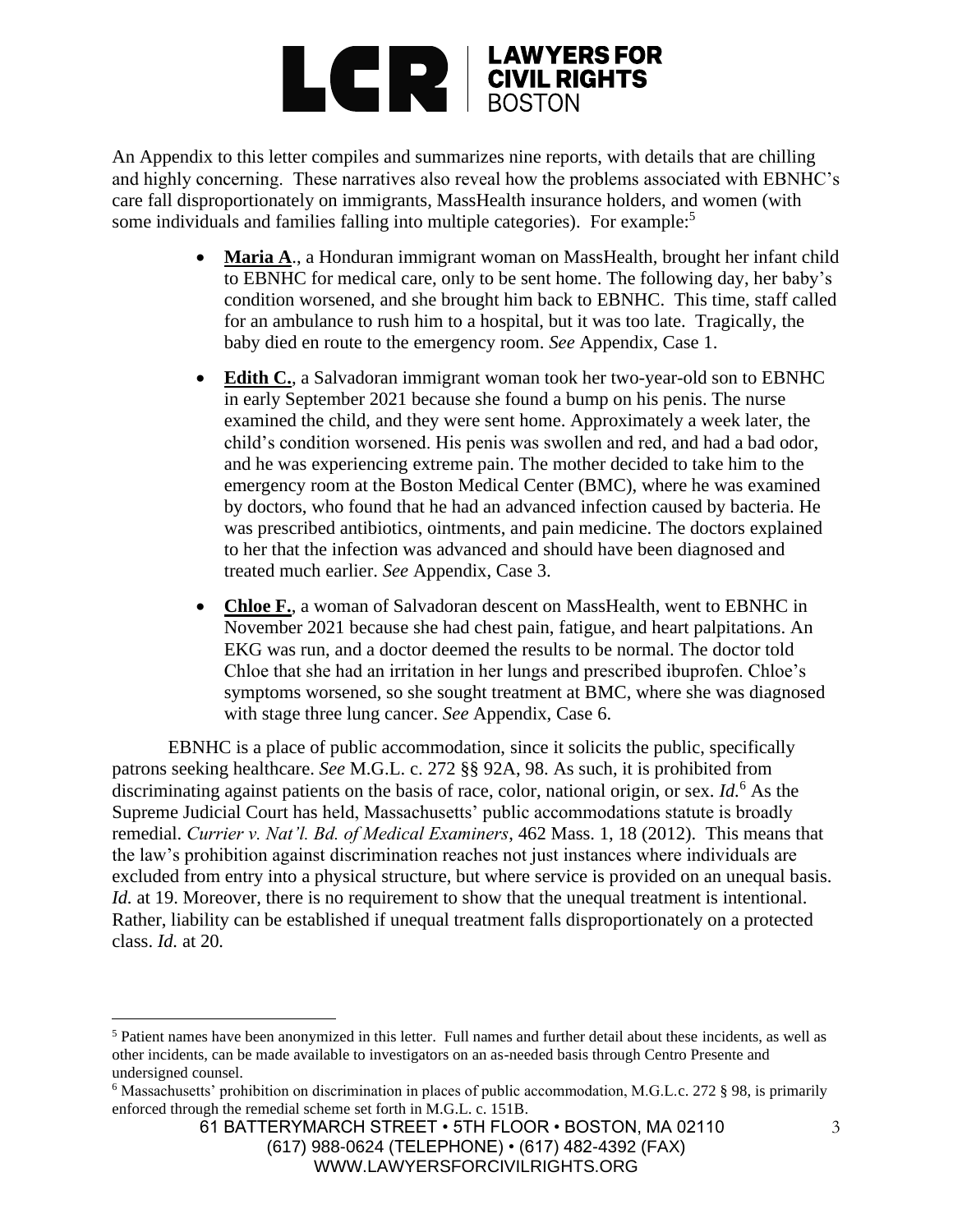

the poor quality of care provided by EBNHC falls particularly harshly on immigrants, constituting impermissible discrimination based on race, color, and national origin. *See* M.G.L. c. 272 § 98; 130 C.M.R. 450.202; 42 U.S.C. § 2000a; *see also* Appendix. Moreover, women – another protected class under the public accommodations law – are heavily impacted by EBNHC's poor quality of care.

In addition, Massachusetts law forbids discrimination against individuals who receive MassHealth. Specifically, the law prohibits anyone providing "services" from discriminating "against any individual who is a recipient of federal, state, or local public assistance, including medical assistance … because the individual is such a recipient." M.G.L. c. 151B, § 4, cl. 10. The applicable regulations explicitly state that these prohibitions extend to recipients of MassHealth. 130 C.M.R. 450.202 (A). Here, the patterns shown by the incidents brought forward to date indicate that the problems of misdiagnosis and substandard care at EBNHC fall most heavily on those patients who carry MassHealth insurance, in violation of chapter 151B.

For all of these reasons, an investigation of EBNHC must be approached from the perspective of civil rights enforcement. <sup>7</sup> The AGO has the authority to investigate claims of discrimination under these laws, and to bring lawsuits where necessary to secure compliance. Recently, for example, the AGO exercised its authority in a similar manner where an oral surgery practice was accused of denying access to care for patients with Limited English Proficiency. In the press release following the settlement of discrimination claims against Merrimack Valley Oral Surgeons, the Attorney General stated:

> Those in our refugee and immigrant communities face serious barriers in accessing the health care services they need .…We must do everything we can to ensure that all of our residents have equal access to medical care. <sup>8</sup>

In that matter, the AGO relied on public accommodations law to affirm that a medical clinic cannot discriminate or refuse access to someone seeking service because of their national origin. M.G.L. c. 272 § 98.

<sup>7</sup> Legal concerns surrounding medical discrimination are well-established in civil rights jurisprudence. Courts have consistently found that patients alleging racial discrimination have viable causes of action based on the inferior care given by medical facilities, especially those accepting public funds. *See, e.g.*, *U.S. v. Baylor Univ. Med. Ctr.*, 736 F.2d 1039, 1044 (5th Cir. 1984) ("One specific area of discrimination in services . . . at the time Title VI was passed was discrimination by hospitals and other medical facilities in the provision of health care services."); *see also Small v. Hudson*, 322 F. Supp. 519 (M.D. Fla. 1971) (judgment directing defendants to "admit and treat all patients . . . without regard to race or color"). In fact, medical discrimination cases are alarmingly common. *See* Jeffrey Catalano, "Racism Does Not Stop at the Hospital Door," Todd & Weld (July 2020), *available at* https://www.toddweld.com/racism-does-not-stop-at-the-hospital-door (noting the medical discrimination experience

of a Haitian-American woman who experienced post-partum hemorrhage).

<sup>8</sup> *See* Office of Attorney General Maura Healey, Oral Surgery Practice Settles Claims That It Denied Access to Care for Patient with Limited English Proficiency, (Jan. 29, 2021), *available at* https://www.mass.gov/news/oral-surgerypractice-settles-claims-that-it-denied-access-to-care-for-patient-with-limited-english-proficiency.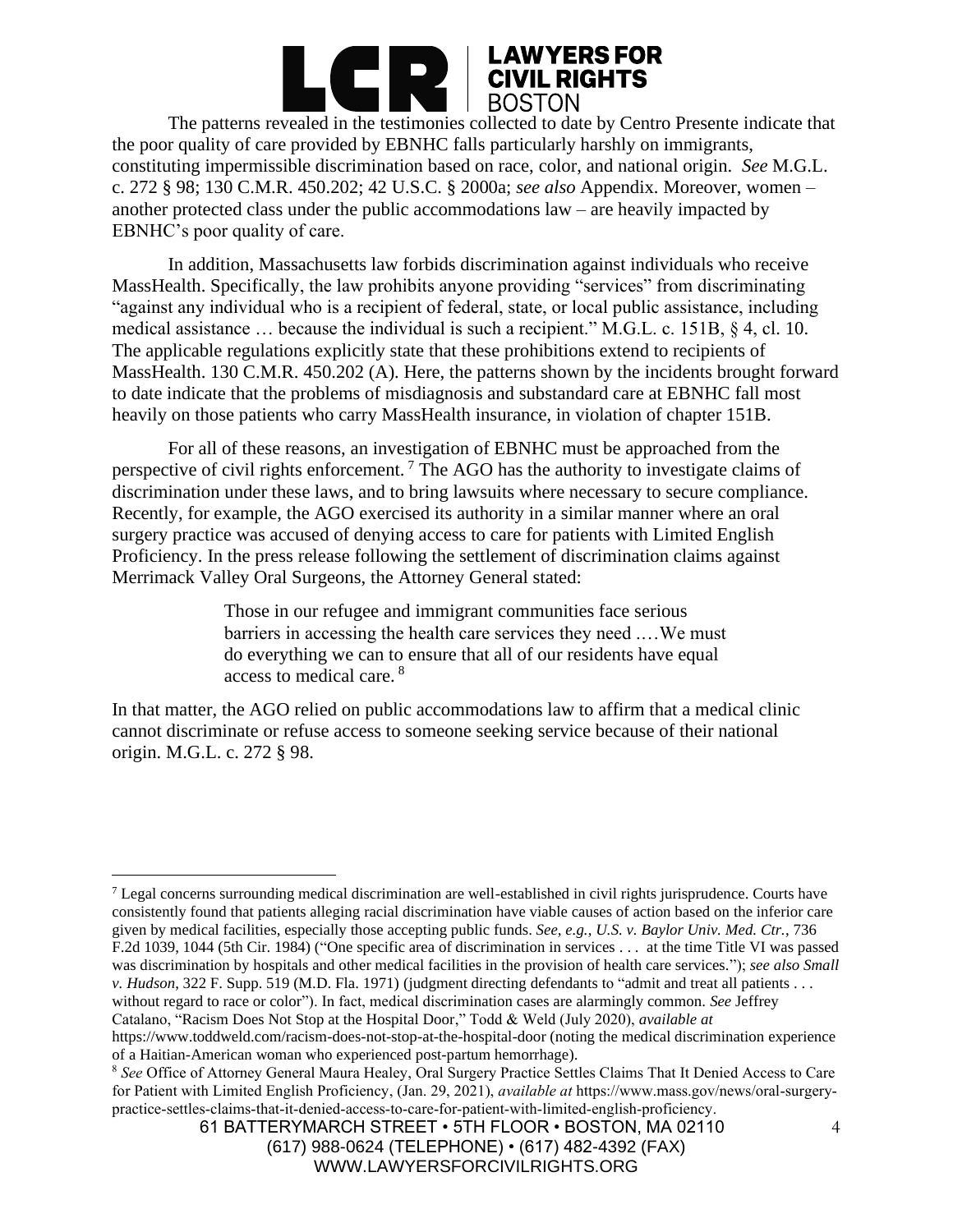

A similar approach is warranted here, especially because impacted patients have consistently expressed concerns that their health needs have not been meaningfully addressed or prioritized due to their race, national origin, or sex. $9$ 

## **III. EBNHC's Conduct Violates Public Health Laws**

The substandard care described above also runs afoul of Massachusetts public health laws. As the licensing agency under the Executive Office of Health and Human Services, DPH regulates, licenses, and provides oversight of clinics such as EBNHC. DPH's Bureau of Health Care Safety and Quality (BHCSQ) oversees Massachusetts healthcare facilities to ensure patients receive quality care in a safe setting.

EBNHC's conduct violates state law by failing to provide quality care. Examples of such conduct that have been reported by Centro Presente include EBNHC patients where pregnancy has been missed; stomach cancer has gone undiagnosed and untreated; surgery for gallstones has been unduly delayed; and COVID-19 infection has gone undetected. Consequences of these failures have ranged from intense pain and suffering to intubation to death. *See* Appendix A.

In light of these serious incidents, DPH should join with the AGO to investigate EBNHC's compliance with state laws that mandate minimum standards of care for medical facilities.

## **IV. Requested Action**

We respectfully request that AGO and DPH therefore take the following action steps:

- 1) **Formally open a joint investigation, under the concurrent jurisdiction of both the AGO and DPH.** The patterns of substandard care cited above and in the Appendix reveal particular and disproportionate problems with EBNHC's treatment of immigrants, those on MassHealth, and women – necessitating a civil rights investigation. At the same time, the quality of care is also problematic more generally – raising issues that fall under the purview of DPH as well. A joint investigation that scrutinizes both of these concurrent and overlapping bases of liability is therefore appropriate.
- 2) **Conduct a comprehensive joint investigation**, to include interviewing patientcomplainants, Centro Presente representatives, and other community members affected by EBNHC's conduct. The investigation should also include a broad-based audit of EBNHC's practices, with a particular eye towards uncovering ways in which immigrants, MassHealth holders, and women in particular suffer the effects of EBNHC's substandard care.
- 3) **Make the findings and results of the joint investigation public.** Particularly in light of the systemic nature of the problems identified, a fully transparent process is vital to restoring community trust and confidence.

<sup>9</sup> Other laws may apply as well. *See*, *e.g*., M.G.L. c 93A (unfair businesses law); 130 CMR 450.202(B) ("[n]o provider may engage in any practice, with respect to any member, that constitutes unlawful discrimination under any other state or federal law or regulation….").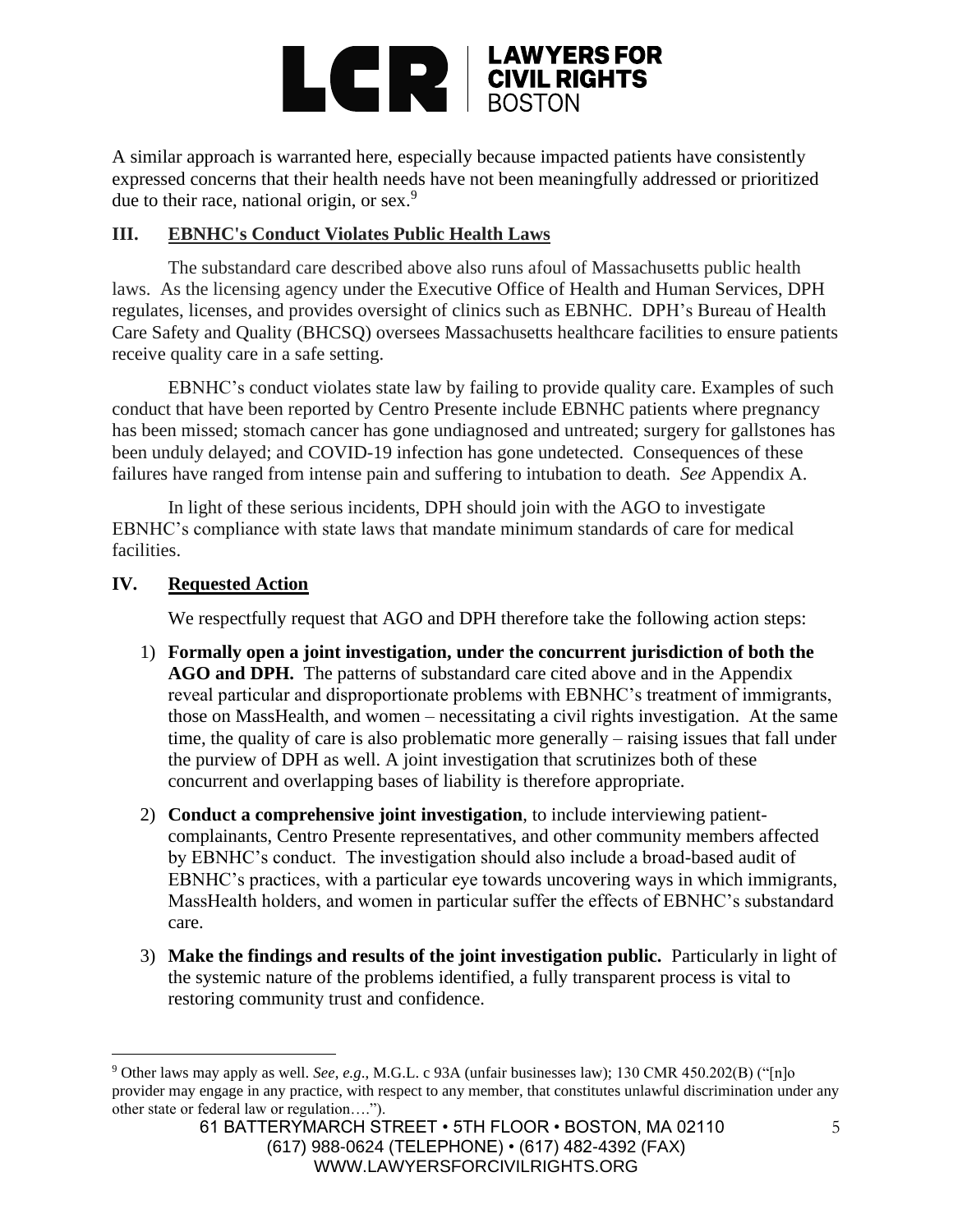

4) **Work with the affected communities, through close coordination with Centro Presente, to arrive at community-based reforms and solutions.** Due to the critical role that community health centers play in eliminating healthcare disparities, it is essential that any reforms to EBNHC's practices be closely coordinated with the communities they are designed to serve. Those who are closest to the pain must be integral to the solutions. Centro Presente, its members, and affected patients would welcome the opportunity to think creatively and meaningfully about reforms that are necessary to ensure the quality of care that the community needs and deserves – which is the same amount of compassion, communication, and attention regarding their health care as other patient populations.

### **V. Conclusion**

"Racial discrimination has shaped so many American institutions that perhaps it should be no surprise that health care is among them. Put simply, people of color receive less care and often worse care — than white Americans." <sup>10</sup> Institutions in Massachusetts are not exempt from this reality. As the AGO's recent report on healthcare disparities exhorted: "The Commonwealth must set ambitious goals for swift progress toward racial justice. There is much work to do to ensure that every resident in the state has an equal opportunity for a healthy life."<sup>11</sup> We applaud this bold stance, and now urge both the AGO and DPH to answer that call to action and help make these ambitious goals a reality. We thank you for your efforts on this matter to date and stand ready to assist you in any manner that we can as this matter moves forward.

Sincerely,

Iván Espinoza-Madrigal, Esq. Oren Sellstrom, Esq. Sara L. Wilson, Esq. *Counsel for Centro Presente*

<sup>10</sup> Austin Frakt, "Bad Medicine: The Harm That Comes From Racism," *New York Times* (July 8, 2020), *available at* [https://www.nytimes.com/2020/01/13/upshot/bad-medicine-the-harm-that-comes-from-racism.html.](https://www.nytimes.com/2020/01/13/upshot/bad-medicine-the-harm-that-comes-from-racism.html)  $\overline{11}$  *Supra* note 2, at 2.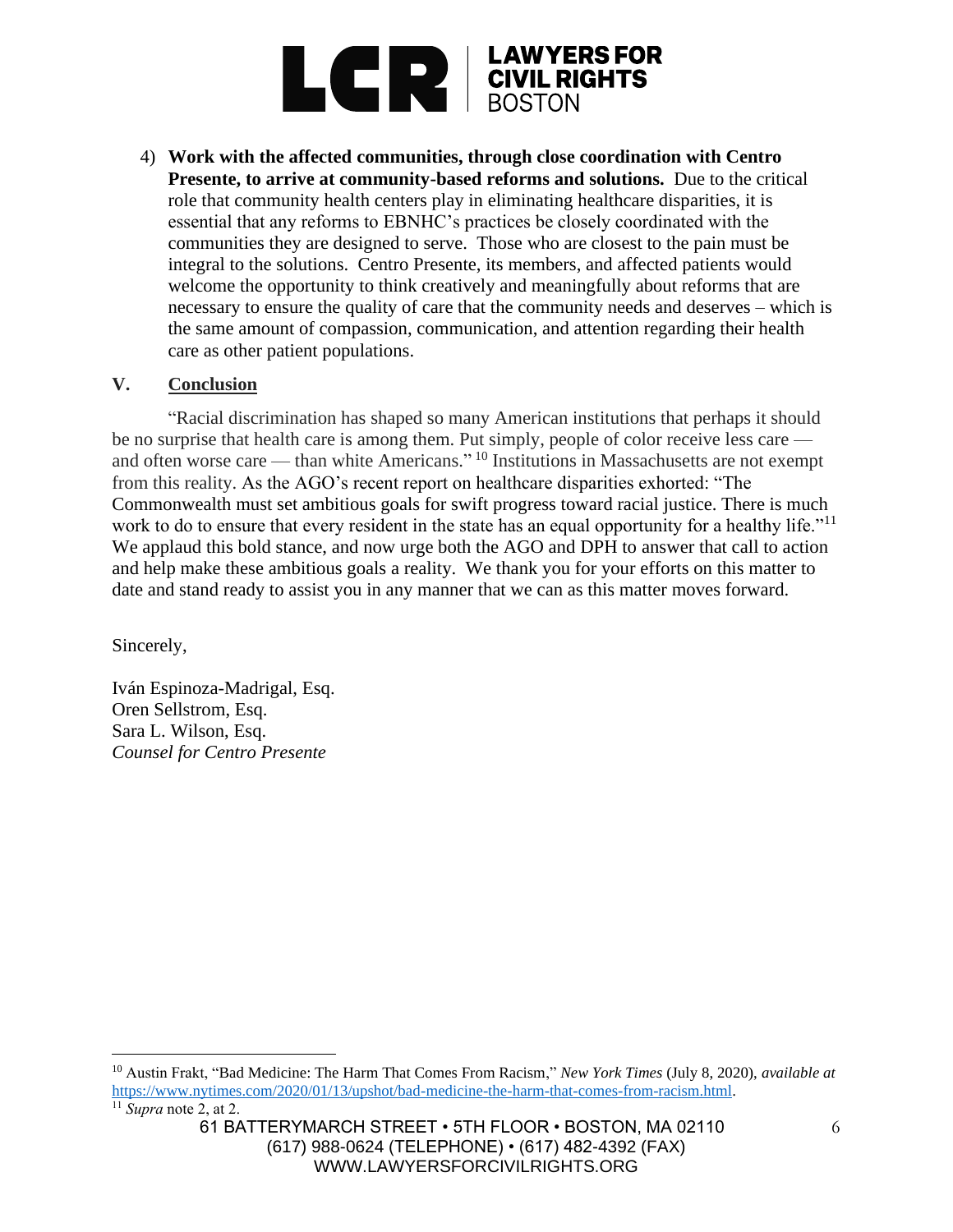

# **APPENDIX**

## **CASE 1. Maria A.**

A young, immigrant Honduran couple in East Boston brought their infant, only a few months old, to the Clinic after he had been crying and displaying signs of illness. The staff at EBNHC attended to the baby, concluded there were no medical concerns, and sent the family home. The following day, the couple brought their infant in for care again to EBNHC because his symptoms had worsened. This time, the staff called an ambulance to rush the infant to a hospital downtown – but the baby died en route. This occurred in early July 2020. According to the family's testimony, the Clinic indicated, in Spanish, "sudden infant death syndrome."

Insurance: MassHealth

## **CASE 2. Claudia B.**

In 2018, Claudia B., a Salvadoran immigrant and resident of East Boston, took an at-home pregnancy test that came back positive. Approximately a week later, she went to the Emergency Room of EBNHC because she had experienced spotting. After telling the nurse that she had a positive at-home pregnancy test, the nurse collected a urine sample. After the results of the urine test came back, the ER doctor told the patient that she was not pregnant and that it was normal for women to spot even if they were not menstruating. The patient continued to have spotting after visiting the clinic, and approximately a week later took a second at-home pregnancy test. The second test was also positive, so she decided to go to the Emergency Room at the Boston Medical Center because she was worried that the spotting had continued. At BMC, several tests were performed, including bloodwork. The results of the bloodwork confirmed that she was in fact pregnant.

Insurance: MassHealth

#### **CASE 3. Edith C.**

A Salvadoran immigrant and resident of East Boston took her two-year-old son to EBNHC in early September 2021 because she found a bump on his penis. The nurse examined the child, and they were sent home. Approximately a week later, the child's condition worsened. His penis was swollen and red, had a bad odor, and he was experiencing a great deal of pain. The woman decided to take her son to the Emergency Room at the Boston Medical Center. While at BMC, she was asked why she hadn't taken her son to EBNHC where she explained that she had. At BMC, the child was examined by four doctors, who found that he had an advanced infection caused by bacteria. As a result of the infection, he had suffered for eight days. He was prescribed antibiotics, ointments, and pain medicine. According to the mother's testimony, the doctors explained to her that the infection was advanced and should have been treated earlier.

Insurance: MassHealth

61 BATTERYMARCH STREET • 5TH FLOOR • BOSTON, MA 02110 (617) 988-0624 (TELEPHONE) • (617) 482-4392 (FAX) WWW.LAWYERSFORCIVILRIGHTS.ORG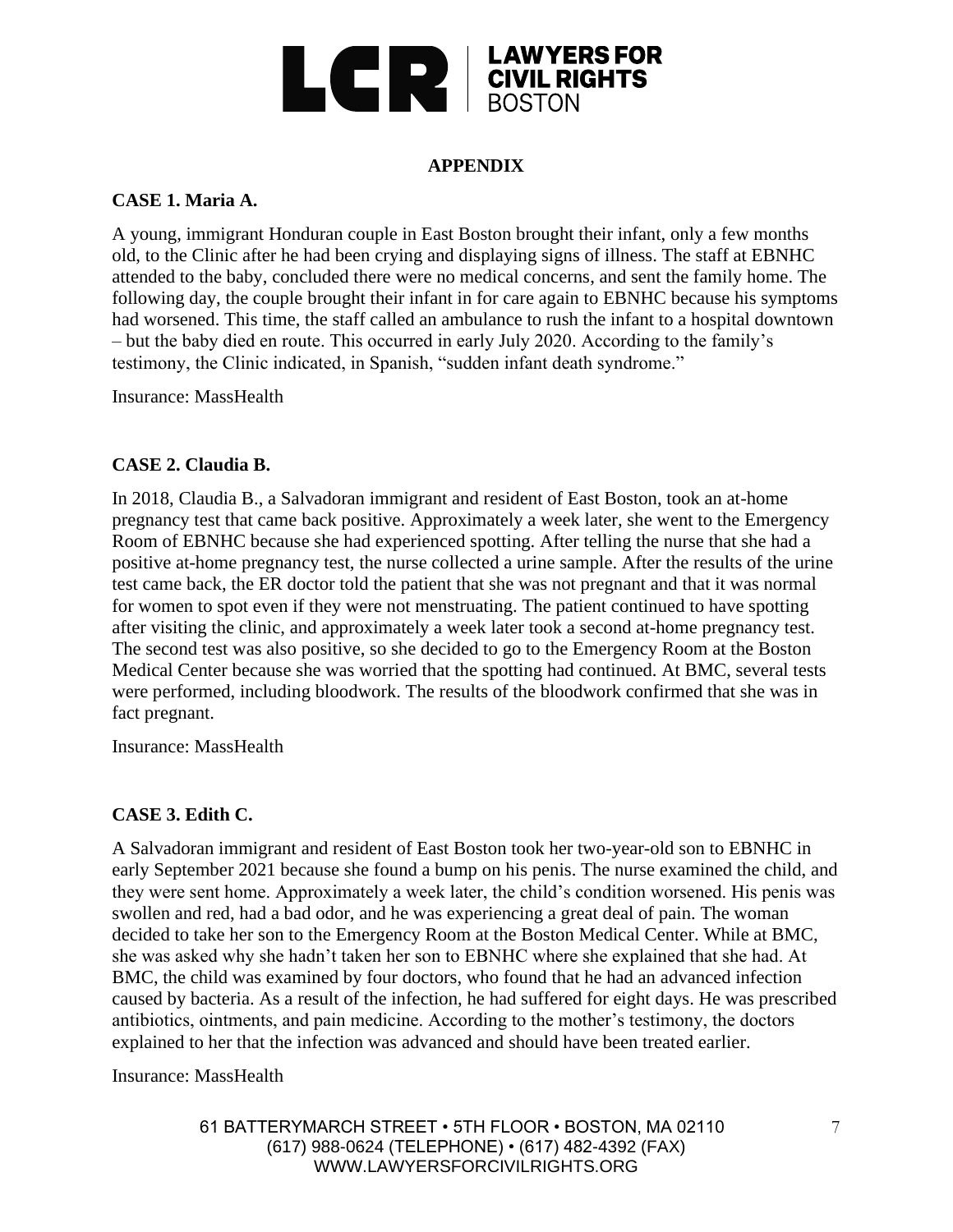

# **CASE 4. Gloria D.**

Around September 2020, Gloria D. went to EBNHC because she was experiencing stomach pain. According to her testimony, she was diagnosed by EBNHC as having gastritis and was provided medication. Sometime later, she returned to EBNHC due to continued abdominal pain, yet her treatment resulted in the same outcome. In late March 2021 she once again went to EBNHC and was again told she had gastritis and was sent home with no ultrasound, x-ray or any sort of diagnostic. The following day the pain was excruciating and she returned to EBNHC, where staff finally performed an ultrasound and discovered that Gloria D. was suffering from gallstones. They gave her some pills and assured her that the pain would subside if she kept taking the medication and she was sent home.

By the weekend, she was in so much pain she went straight to Boston Medical Center Emergency Room where they performed an ultrasound and determined that the stones were causing a blockage in her bile duct, and she needed an operation. They kept her in the hospital for 5 days until they could operate on her. In the meantime, after receiving a call from BMC, EBNHC called the patient to tell her that they had reviewed her case and had determined that she needed another appointment, after she had already been admitted to BMC for the operation. For the five days that she was hospitalized she was unable to attend to the needs of her special needs child who remained at home.

Insurance: MassHealth

#### **CASE 5. Juan E.**

In March of 2021, Juan E., age 39, went to EBNHC because he was experiencing chest pain, loss of appetite, and had been losing weight. At that time, he was told that the chest pain was caused by a panic attack, and that he was experiencing depression. In late May he had severe stomach pain and returned to EBNHC, where they conducted a bacteria test and prescribed him antibiotics.

Approximately one week later, he returned to EBNHC for a follow up where he told the doctor his conditions had worsened and that the antibiotics were not working. The doctor changed the antibiotics and performed an ultrasound, which showed a spot ("mancha"). A few days later, he was experiencing unbearable pain and went to the Emergency Room at Boston Medical Center.

At BMC he was given stronger antibiotics and was hospitalized for approximately one week. On June 25th, a few days after being discharged, he returned to BMC because he couldn't stand the pain, and several additional tests were performed. These tests revealed a tumor and on July 2nd he was diagnosed with stage 4 stomach cancer. He died on July 30 of stomach cancer.

Insurance: MassHealth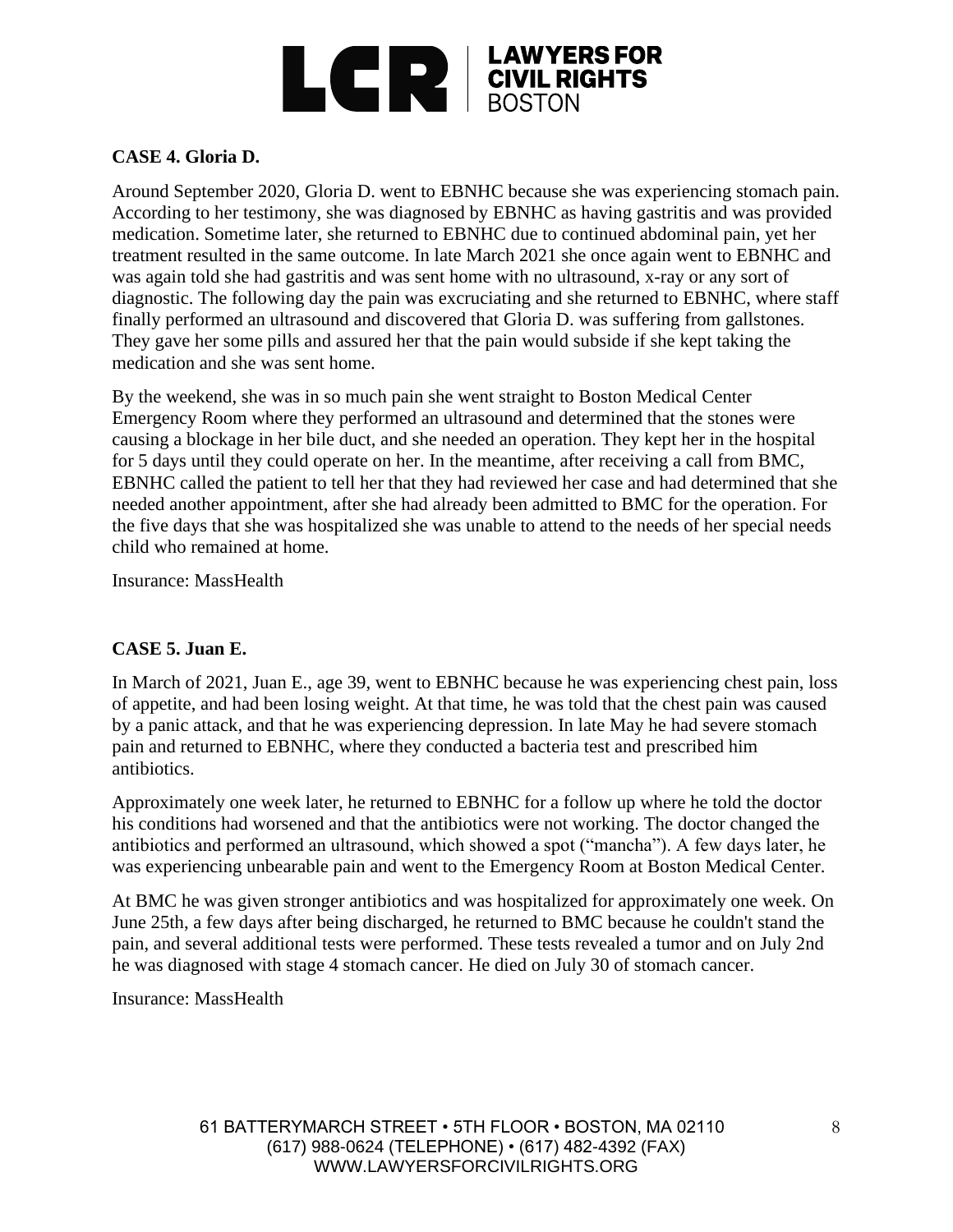

## **CASE 6. Chloe F.**

Chloe F., age 19, has been a patient of the East Boston Neighborhood Health Center since she was born. In early November 2021, Chloe began to feel a strong pain in her chest, along with fatigue and heart palpitations. Chloe's mother, Inez, testified that she had noticed a deterioration in her daughter's health during that time. Chloe had been treated for anemia for several years. In mid-November, Chloe scheduled an appointment at EBNHC, and at the appointment she reported the symptoms she had been experiencing. At the same appointment, a nurse performed an EKG, and the doctor explained that the results of the EKG were normal. According to Chloe's testimony, the doctor assumed that she had an irritation in her lungs and prescribed ibuprofen. Chloe subsequently found that there was a tachycardia diagnosis on her Mychart account (an on-line account), which she was not informed of at the time of the appointment nor in any other follow up communication from the health center.

In late December, Chloe went to the ER at EBNHC because she was still experiencing pain. At this time the pain was on the left side of her chest and the pain would wake her up every night. When she arrived at the ER, she was told that the wait would be four to five hours, and she decided to leave. Her symptoms persisted, and by February the pain was constant. Chloe reports that she could not move or laugh without feeling pain, and that she would feel tired after just walking one block. On February 9th, 2022, Chloe's mother decided to take her to the ER at Massachusetts General Hospital. While at Mass General, an EKG was performed, and the results came back normal. In order to try to find the cause of Chloe's symptoms, MGH doctors performed additional tests, including an X-ray and CT scan, which revealed a mass on her left lung. Chloe was immediately hospitalized for 4 days and 3 nights, and after a biopsy, she was diagnosed with stage three cancer. The doctors found that Chloe has a large cancerous tumor between her heart and left lung, and she began chemotherapy treatment on February 25th.

Insurance: MassHealth

#### **CASE 7. Jose H.**

In the last week of December 2021, Jose H, a Salvadoran immigrant and resident of Revere, took a COVID-19 test at EBNHC. Approximately 10 days later, he returned to EBNHC because he had not received his test results. When he inquired about his test, the clinic staff informed him that his COVID test had come back positive. Jose became concerned because he had continued to work while he was waiting for his test result, and he worried that his continued interaction with coworkers and family members increased the risk of spreading the virus. According to his testimony, at the time of taking the test, it was not explained to him how he would receive the results.